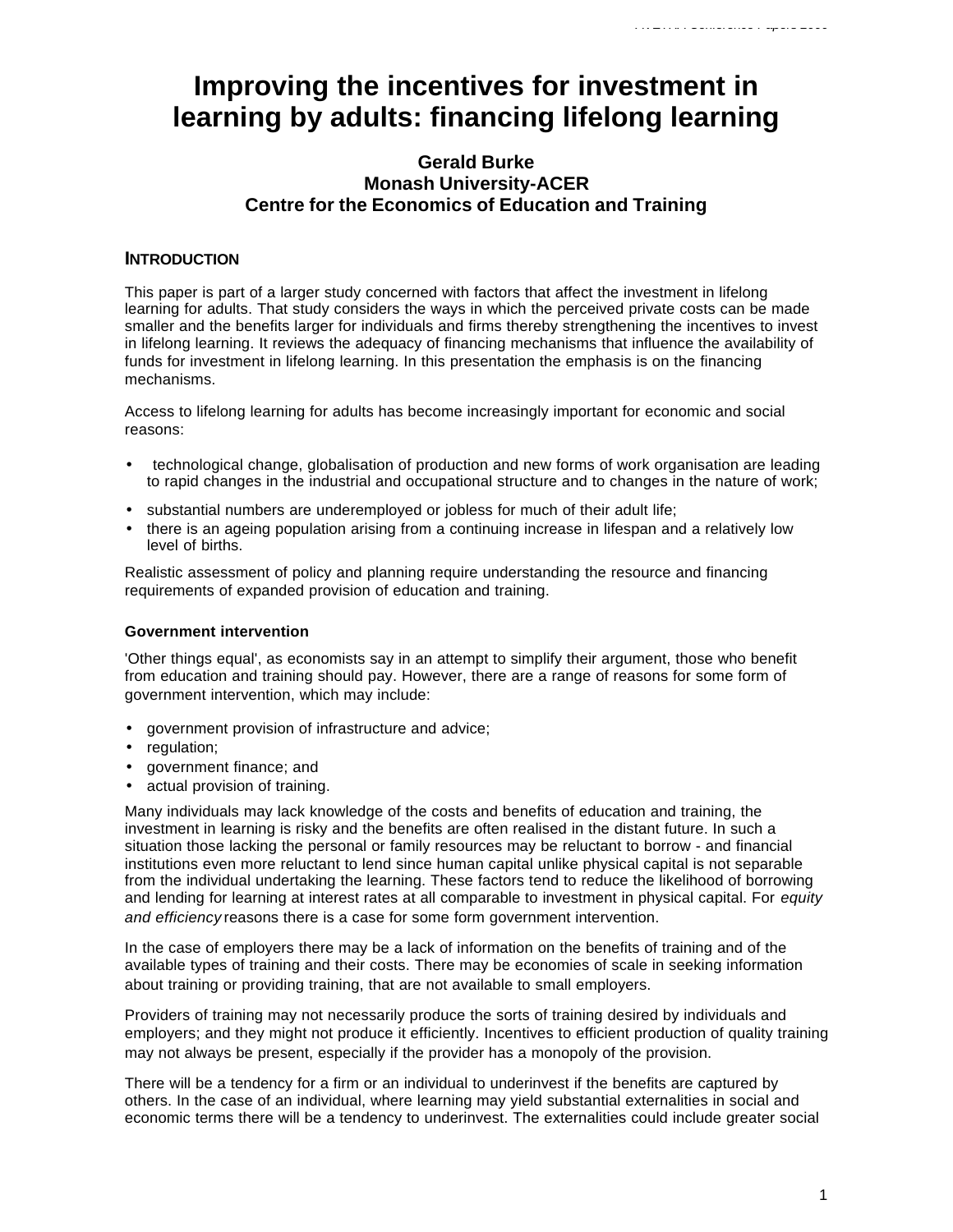cohesion, effects on children's learning, effects on other workers' productivity, better health and less crime.

In the case of firms, a large part of the benefits may be captured

- by the employees being trained in the form of higher wages; or
- by other firms who may recruit the trained workers from the firm that undertook the training.

Thirty years ago the response to the likely underinvestment, inefficiency in provision, and inequity in access would have been public sector finance and provision. The widespread restriction in the size of the public sector is a major factor in the ways of considering the financing of lifelong learning. It has led to close attention to the factors affecting private expenditures and to the causes of underinvestment by individuals and firms. It gives added emphasis to the need to reduce failures in the market which are seen to cause underinvestment or inefficient provision. It also increased the attention to other policy instruments including regulation, leverage on private spending through particular forms of intervention and exhortation as well as through public finance and public provision.

This paper concentrates on financing mechanisms. However it first briefly elaborates on two major reasons for government intervention:

- 1. the inequality in access to education and training among adults; and
- 2. the recent evidence on investment by firms.

In passing it is important to note that the voluntary adult education sector and the extensive ways of informal learning are neglected in this discussion. There is a danger in concentrating on the measurable that the important avenues of learning are given too little attention.

## **INEQUALITIES AMONG ADULTS**

If equity is a major concern then attention to lessening the inequalities found fairly consistently across countries needs to be addressed. If raising the productive levels of the whole labour force is important then the neglect of less educated and older persons must be remedied. The following list is a summary of the inequalities among adults in access to education and training based on a number of studies in Australia (especially those drawing on the ABS (1998a) survey of education and training eg Ball 1999) and overseas:

- training and further education tend to be provided disproportionately for those with more education;
- workers with higher levels of literacy obtain more training;
- participation rates rise quite strongly with the level of income, though those on low income who do receive training tend to receive more hours of training;
- men and women in employment participate at fairly equal rates though women may receive less employer support and less hours of training over a lifetime;
- training participation declines with age, but less so in the US and Nordic countries;
- part-time workers and casual worker participate less than full-time permanent workers;
- the amount of training is larger the bigger the firm;
- training is higher in unionised workplaces;
- workers in managerial, administrative, professional or semi-professional jobs have a higher than average intensity of training; operators or labourers have low levels of training;
- self employed undertake less training than employees; and
- the unemployed and those not in the labour force receive less education and training than the employed.

## **FACTORS AFFECTING INCENTIVES TO FIRM-BASED TRAINING**

Firms' incentives to invest in training will be greater:

- the greater the increases in productivity of the employees trained;
- the greater the period of work or the retention of workers while the training is still effective;
- the smaller the proportion of the benefits of the productivity that are paid to the workers in higher wages and salaries;
- the more cost-effective is the training; and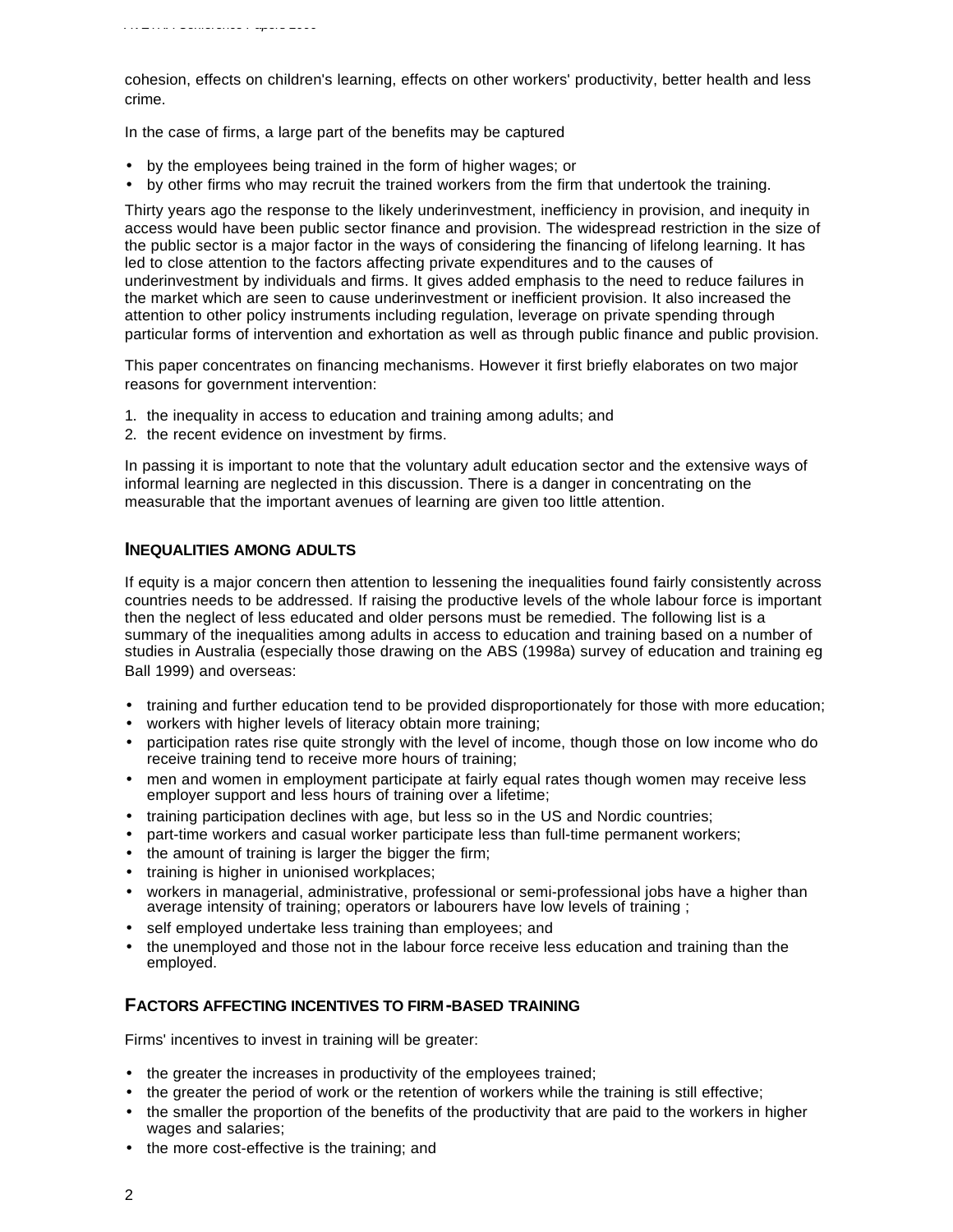• the firm's awareness of its benefits.

There is international evidence reviewed by Long et al (2000) that the rewards to firm sponsored training are very high *but that not all of them are captured by the firm providing the training*.

The provision of training leads to wage increases on average of about 8 per cent - a large amount in response to training courses often as short as a week. It does appear, as expected, that general training (training of use to more than one employer) has larger wage effects than specific training and that longer courses produce larger wage effects. It is less clear that formal training has larger effects than informal training, that off-the-job training has larger effects than on-the-job training or that employer-supported training has a larger effect than non-employer supported training.

There are benefits to employers over and above the wage increases to their employees - or there would be no incentive to invest. A range of studies are summarised by the OECD (1998a, Table 4.2).

There are a number of reasons why firms reap a substantial proportion of the benefits of *general training* as well as of specific training. The reasons suggested include:

- that other firms may not recognise the usefulness of the skills of workers trained by a particular firm;
- that workers and firms face costs when changing jobs; and
- that wage compression caused by industrial arrangement may mean that wage increases are less than the increased productivity of the workers.

There are a number of aspects of the current global and technological change and workforce reorganisation that are increasing the incentive to invest:

- there is a continuing shift on balance to industries and occupations that appear to require an increased level of skills, at least on average;
- work reorganisation means that within many occupations there is a change in the skills required often to a higher level eg in the skilled trades from repair to diagnosis and preventive maintenance;
- increasing global competition means there is an increasing emphasis on the skills of workers to provide firms with a competitive edge - workers in 'high-tech countries' receive more training, though it is not clear that firms facing increased competition increase their levels of training;
- there is an increasing use of new technology which at least at the time of its introduction requires an increase in the level of training (ABS 1998b); and
- the rate of technological change means that knowledge and skills are becoming obsolete at a faster rate.

However, there are also some strong forces working to decrease the incentives to firm-based formal training:

- the growth in part-time and casual work means that an employer (or an individual) has less work or less certainty of employment from which to recoup the investment;
- the continuing relative growth in the private sector which does not provide as much training as the public sector;
- the decline in union membership, since unionised workplaces have been associated with greater levels of training;
- an increase in self employment which is associated with lower levels of training;
- a higher aggregate rate of unemployment, reducing the incentive that a tight market gives to retain workers and train them (Stern 1994); and
- job turnover of the less educated reducing the time to recoup the benefits of training.

It is hard to sum up the net effects of these changes. Thurow's view for the US is stark:

Since the needed skills will depend on the new fast-moving technologies being deployed, many will have to be created in a joint on-the-job training effort between employees and employers. But individuals no longer have lifetime careers with one company; companies no longer have lifetime employees. The result has been the gradual destruction of existing on-the-job training systems (Thurow 1999, 132).

In Australia there is evidence of a decline in the quantity of firm based training in recent years (eg ABS 1997, 1998a).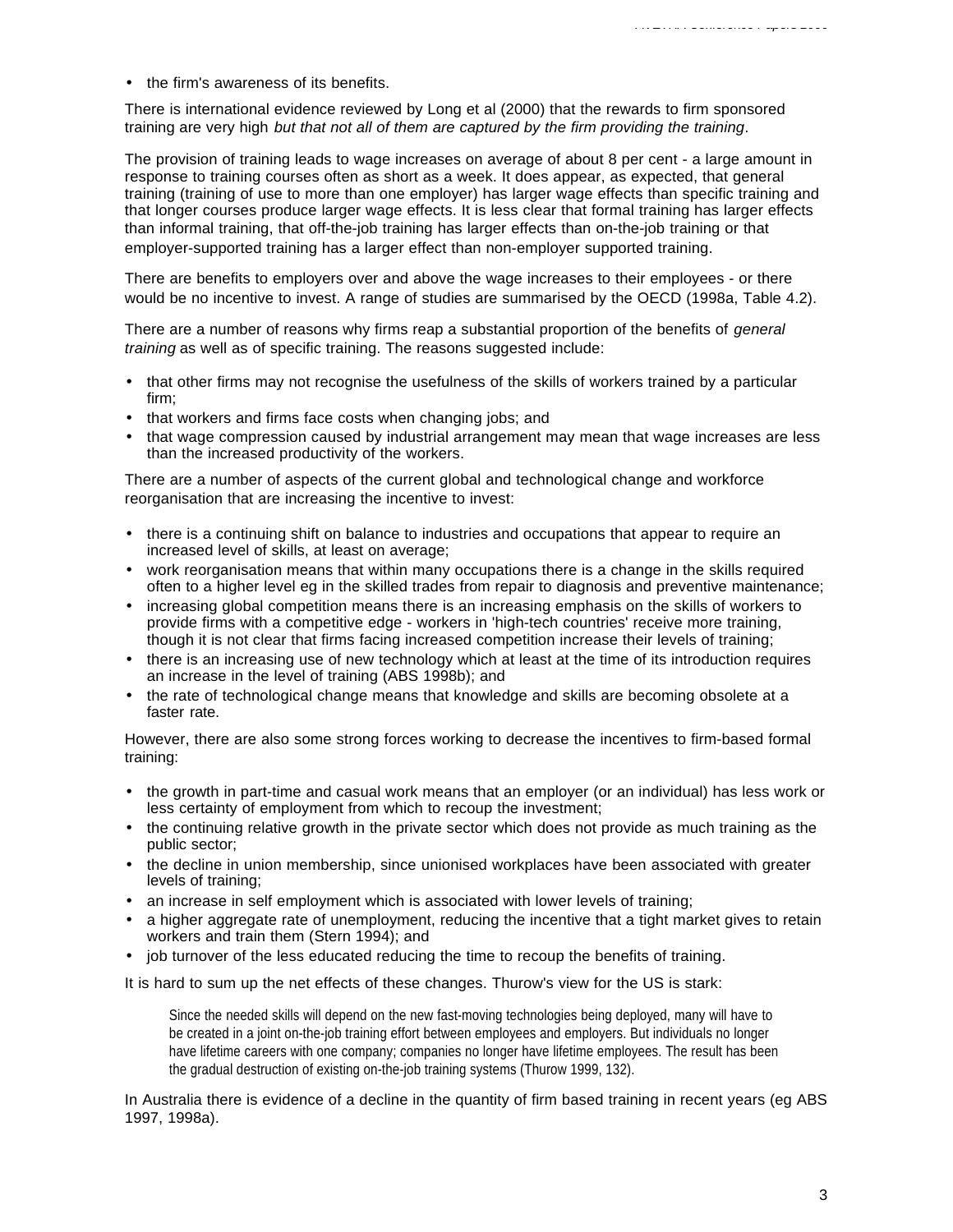Summing up, there is good evidence that the total returns are high but not all are captured by the firm doing the training. The balance of changes in the economy may be reducing the incentives to firms to invest. On top of this, there are the continuing problem of small firms who miss out on economies of scale in training, the lack of knowledge of the availability, costs and benefits of training; and questions concerning the efficiency of the provision of the types of education and training needed.

# **FINANCING MECHANISMS**

*AVETRA Conference Papers 2000*

In attempting to raise the levels of investment in lifelong learning it will be important to improve information to both individuals and firms on the costs and benefits of education and training. It will be important to encourage forms of management or competition that provide incentives to cost-effective provision of education and training including the use of new technologies. It is also important for firms or groups of firms, to find ways of retaining workers they have trained. These issues are considered in the larger study but are not discussed further in this paper.

Here attention is given to a range of methods of reducing the financial cost to individuals and firms of undertaking education and training. In some cases they imply considerable government outlay. In other cases they imply government leverage or partial support to private outlay.

The means for reducing the cost of capital to individuals/employers are varied including:

- direct governmental grants or subsidies to individuals/employers;
- government loans usually with subsidy;
- grants and subsidies to education and training institutions allowing low or zero tuition fees;
- interest rate subsidies that make it easier to finance training out of future benefits/earning;
- the reallocation of public spending across sectors of education and training and across different socio-economic and age groups;
- legislated training levies requiring a minimum expenditure by employers;
- changes in tax codes to permit individuals/employers to set aside pre-tax earnings to finance future training out of past earnings;
- changes in tax codes to improve tax deductions and/or tax credits for training expenses;
- improved disclosure in capital markets, that makes it easier to link to training benefits to value creation process with potential effects on share values.

## **The size of the problem and government spending**

A major addition to educational expenditures would be required to lift the levels of participation or attainment for example of those adults who have eg less than IALS level 3 or who have not completed secondary education. Some estimates of this are provided in OECD (1999). Estimates are made for a range of countries of the numbers of adults who would need to participate to meet the median or best practice (Germany). In many countries the number of adults to be provided for exceeds the total current enrolments in the secondary school system. Another set of estimates shows the increase in the volume of education and training for adults if those with less than secondary education received the levels of those who completed secondary education. This is a less striking set of figures, averaging around 20 per cent increase in the volume of training but it assumes that the less advantaged need only the same as the more advantaged. They may need more and different training.

Several of the mechanisms listed above involve government spending. It is therefore appropriate to review briefly the overall levels of government spending and the prospects for increases in these areas.

In the short term most OECD countries appear to be planning to reduce the share of the GDP taken up by total government outlays (OECD 1998b). Hence expenditures for education and training face strong competition with other priorities.

It is though, worth considering the variation in capacity and commitment to public and to educational spending. Figure 1 illustrates the range of general government outlays as a percentage of nominal GDP. Korea, with the lowest income per head of less than US\$15,000 has the lowest levels of government outlay. All the other countries have per capita GDP in excess of US\$20,000 per head yet have general government outlays ranging from less than 35 per cent to over 60 per cent of GDP. There does not appear to be an overall pattern in the 1990s in the changes in the general government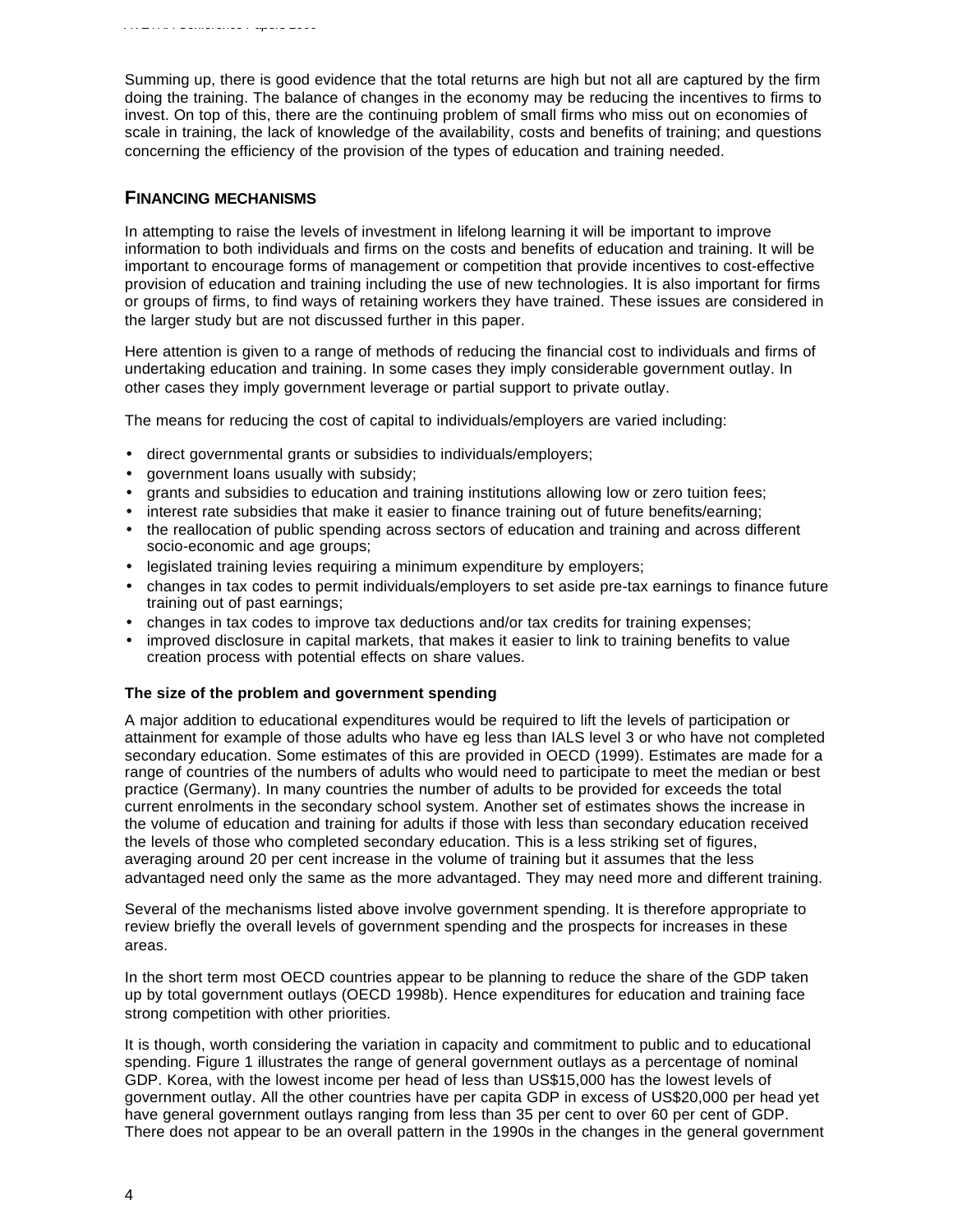share - several countries have experienced a growth and about as many a decline in the share. New Zealand is notable in the large decline in the size of its public outlays in recent years.

The variation in the government outlays specifically on education and training are smaller than that in total government outlays. Other activities of government such as social security expenditure vary more than education expenditure. And the countries with lower total government outlays tend to be those with higher private expenditures eg Korea, Japan, US and Australia. In some instances the higher levels of private expenditure can simply be attributed to the governments opting out or only partly funding particular sections of education. In other instances governments have, by mandate or incentives, helped to stimulate private expenditures.

It appears that there is no economically determined level of public expenditures that can be tapped for the finance of lifelong learning. It is a matter of the political circumstances of each country. It is possible that the hold of 'economic rationalist' arguments in favour of small government, privatisation and deregulation are not as globally entrenched as earlier in the 1990s. There appear to be more countries increasing education outlays as a share of GDP in the 1990s than reducing it.



**Figure 1. General Government outlays, % of GDP, 1997** 

#### **Grants and subsidies to firms**

Some forms of training in firms are subsidised by governments in several countries. The total expenditure on labour market programs averaged about 1.0 per cent of the GDP across OECD countries for which data are available. The main element of these labour market programs in most countries is unemployment compensation which does not involve training. Programs directed to the training for adults averaged about 0.2 per cent of GDP. Denmark stands out in applying over one per cent of GDP to adult training. Much of this training expenditure is for the unemployed to assist them in entry to employment. Some of the funds for labour market programs are to subsidise employment, or for job creation schemes, which often have a training component to them.

Some innovative arrangements have been used to encourage small firms to increase their training. In Australia some training authorities are experimenting with vouchers given to small businesses for a specified number of hours of training to be provided by a recognised training organisation - either public or private. The success of this is not yet known.

#### **Grants or loans to individuals**

Support for living expenses or for tuition fees in the forms of grants or loans are available in a large number of countries. There is a tendency for these to be available for full-time students for higher education. Those who avail themselves of these are not the most disadvantaged.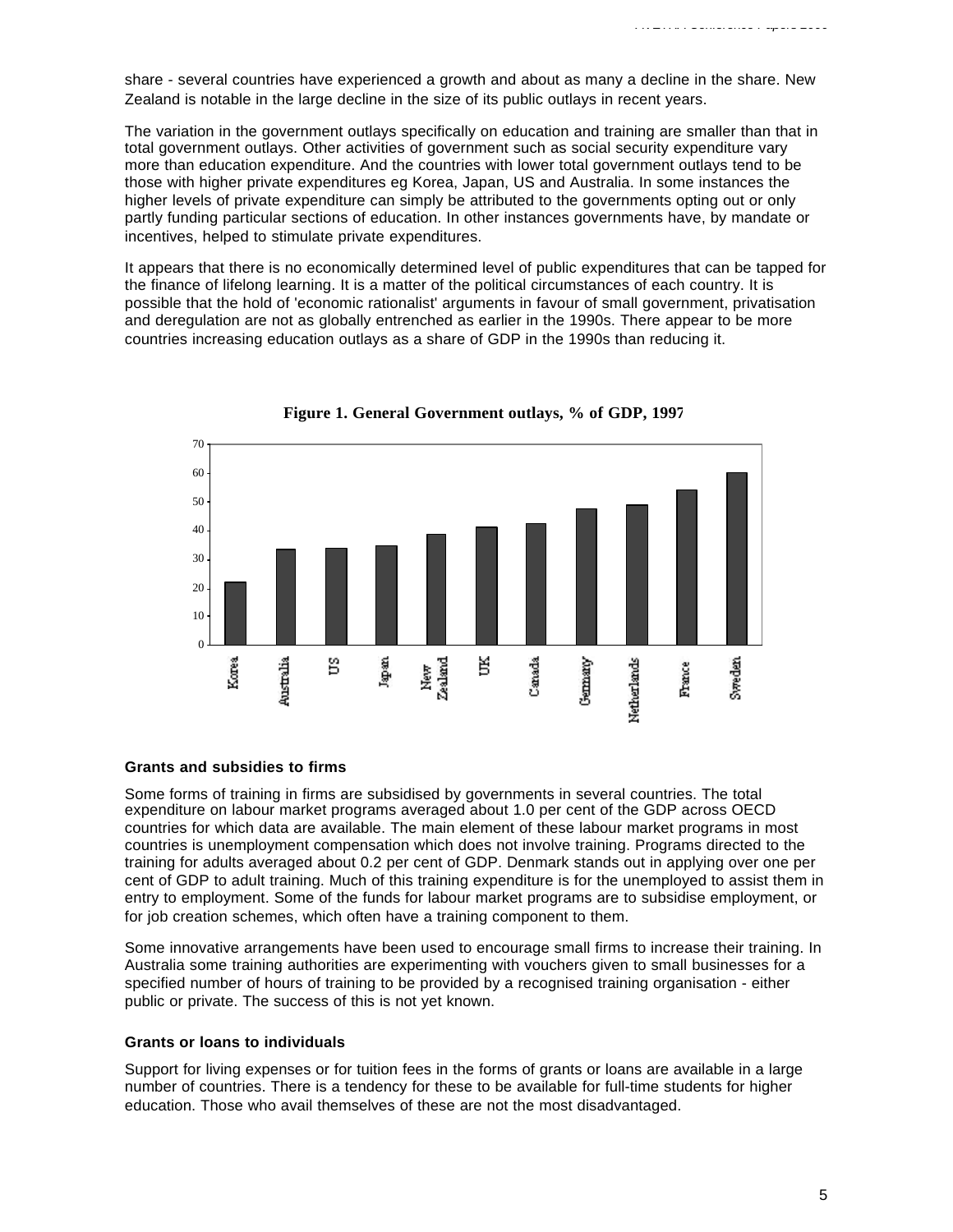In most countries education provided in the formal education system for the less advantaged is either provided with low or no tuition charges though there may be limits to the places available. Extending the available places is a matter for government budget and may be difficult to achieve without cost savings elsewhere in the budget.

These could come through innovative financing mechanisms such as the funding of an increased proportion of higher education via income contingent loans rather than by grants. Such a scheme as HECS in Australia reduces the proportion of the higher education budget carried by the government. Repayment by the student does not occur until earnings reach a level (now) about two thirds of average weekly earnings. Such a scheme, if not accompanied by an overall cut in government outlays, once in operation for a few years can provide funds for the expansion of adult education and training.

A number of schemes have been proposed for 'entitlements' to permit the less advantaged to have a proportionate or more than average share of government support for education and training. Levin (1998) reviews 'entitlements' in the light of more recent restrictions on government outlays. A case for a relative increase in the proportion of government support based on loans rather than grants may be seen to follow from this (OECD 1996,243). An alternative scheme is the *franchise* model whereby the government entitlement pays the full costs of lower levels of education but declining percentages at higher levels.

The UK has recently introduced Individual Learning Accounts. The government will pay £150 into the account after an adult pays in £25. They will be open to anyone in work but not in full-time education. The funds can be used for any course the adult wants (DFEE 1998). It is expected that many of the account holders will spend their funds at the newly founded University for Industry (Ufi) which will coordinate a network of learning centres in traditional education settings but also in some nontraditional centres like football clubs and churches (DFEE 1998).

#### **Exhortation and compulsion: training levies and partnerships**

Policies for increasing the investment of firms include attempts to exhort firms to provide more training eg in Australia the fostering of the notion of a training culture, in Germany the concept of the social partnership and the social obligations of employers. There is social pressure to invest irrespective of the costs and benefits.

In several countries a minimum level of training expenditure by employers has been mandated. These include the provision of paid leave as in Belgium and Denmark, Netherlands and France. With the exception of Denmark it is the more educated workers in full-time employment who benefit most.

France, Korea and Australia have had schemes requiring minimum levels of employer training expenditure as a percentage of wages or contributions for collectively funded training. Korea and Australia have abolished their schemes. The Australian scheme appeared to increase the level of expenditure of medium sized employers but not larger ones whose expenditure usually exceeded the required level prior to the introduction of the scheme. Very small employers were exempt. Arguments against the scheme were its unpopularity with employers and also that it took no account of the way in which the amount of training required could vary with the type of employment.

A social partnership model has been developed in some countries (eg. Austria, the Netherlands and Norway) though all recognise the need to do more in this area. These are schemes which do involve government funds but also elicit private funds. An example of a partnership is the work foundations in Austria, established to assist redundant workers. The initiative for these comes from employers or employees who seek collaboration with government bodies (OECD 1998c, 34).

A good example, from outside the OECD, is the skill development centres in Malaysia. These are nonprofit private corporations established with funds from State government foundations and contributions from employers. They are governed by boards with a heavy representation of employers. They are usually sited close to industrial parks and support in-plant training in the first instance and training both on and off the job for qualifications where required. The most successful of these, in Penang, is regarded as a model for the efficient and responsive provision of training. They stand in contrast to the expensive and traditional, if good quality, training provided in government owned and operated technical institutions in Malaysia.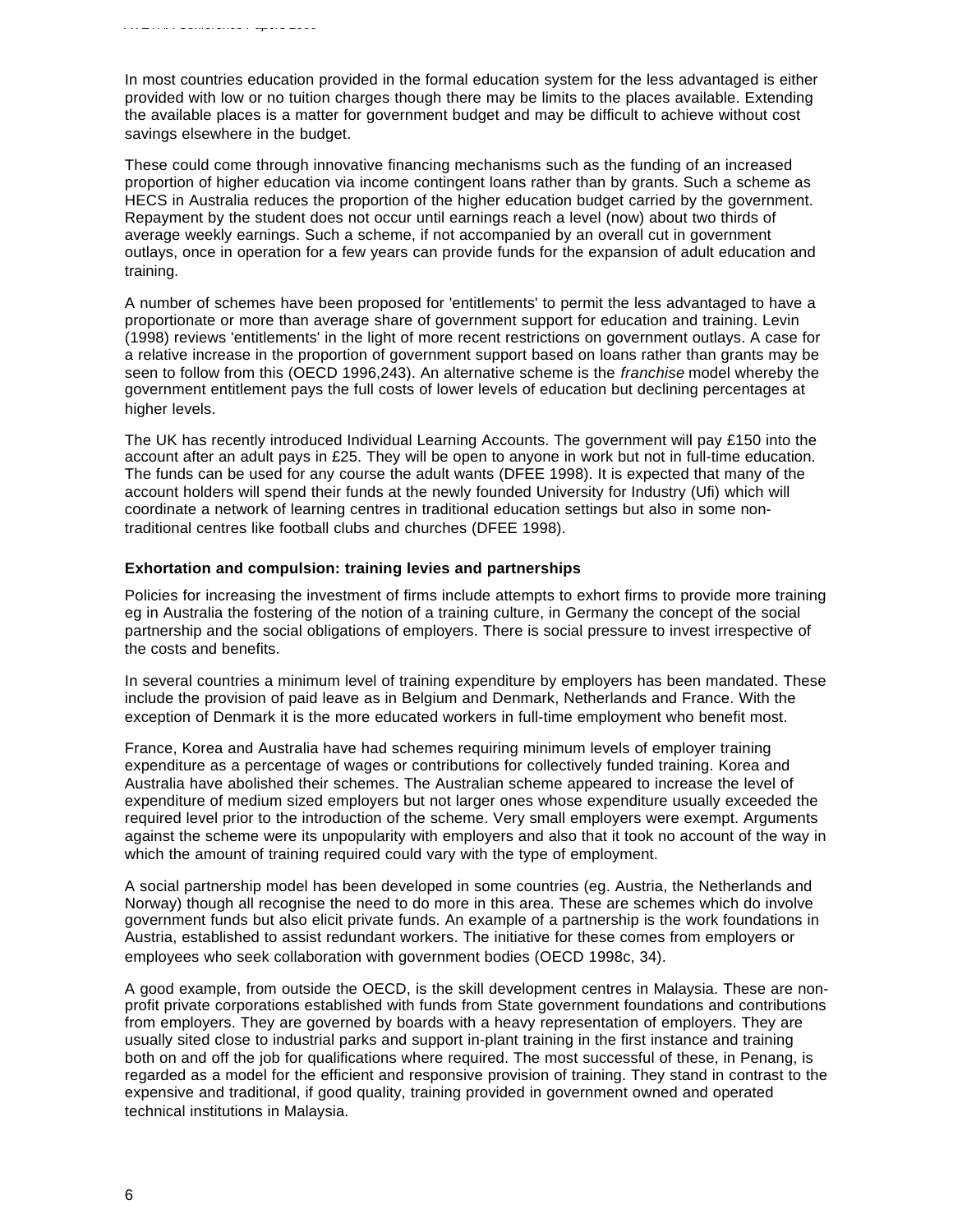#### **Taxation**

Employers in Australia benefit from the current structure of taxation that treats expenditure on training in the same way as other costs of production. That is, unlike investment in plant and equipment, the full cost of training and grants to employees for training can be allowed against taxation in the year it occurs. This is the arrangement in all the OECD countries recently surveyed (Bruyneel 1999). The option to capitalise and depreciate these expenses is available for training expenses in most countries.

The immediate deduction of training expenses provides little incentive for the maintenance of records of the training or accumulated employee intellectual capital. The options to add a premium to the deduction would encourage greater investment (Wurzburg 1998). If the premium had to be treated like fixed capital and deducted over a number of years it would also promote greater knowledge of the extent of the firms investment in training.

Tax deductions are available for individuals payments of education expenses in about two thirds of European countries recently surveyed (Bruyneel 1999). However the more disadvantaged would not pay fees for education and training or have an income for which a tax deduction could be claimed.

On the other, hand value added taxes are levied on training expenditures in most countries. Australia in introducing a goods and services tax (GST) for 2000 has exempted education and training in accredited courses and programs that lead to accredited courses. However the GST may apply to non-accredited programs that provide a way into more formal education, programs taken by those reluctant to enter the formal system (ALA 1999).

## **CONCLUSION**

Whatever the costs and benefits, the capacity of individuals or firms to undertake education and training will be limited if they do not have access to funds. The government remains crucial in providing funds, by ensuring access to capital, by developing a tax system supportive of education and training, by mandating training expenditures by firms and by its development of social or moral pressure for firms to provide training.

Though the financial stringency of governments is well known, the capacity for increasing the level of spending on education and training should not be ignored. Governments vary enormously in the total level of their outlays, and it is not clear that the most economically successful are the lowest spenders. Many governments have increased their level of education spending in the 1990s.

There is a strong case for increased spending for economic and social reasons on less advantaged adults. These include spending on formal training courses and subsidies to on-the-job-training. These could be funded from increased overall government outlays or from cuts elsewhere in education funding.

The tax system can be reformed to provide increased support for the financing of education and training. The methods of company reporting can be used to draw attention to training and its advantages, to promote the planning of training and possibly to enhance the public value of the corporation.

# **References**

Adult Learning Australia (ALA) (1999), *Newsletter* No 4 August.

- Australian Bureau of Statistics (ABS) (1997) *Employer Training Expenditure*, Australia July-September 1996 Cat No. 6353.0.
- ABS (1998a) *Education and Training Experience Australia 1997*, Cat. No. 6278.0.
- ABS (1998b), *Employer Training Practices Australia February 1997*, Cat. No. 6356.0

Ball, K. (1999) 'Training and Labour Market Issues', in Smith, A. (Ed.), *Creating a Future, Training, learning and the older person*, NCVER, Adelaide

Bruyneel, D. (1999) 'Tax and Accounting Treatment of Vocational Training', Draft OECD, Paris DFEE 1998a DfEE (1998), University for Industry, London, www.lifelonglearning.co.uk

Levin, H.M. (1998) 'Financing a system of lifelong learning', *Education Economics* 6, 201-218.

Long, M. et al (2000 in press), *Enterprise-Based Education and Training: A Literature Review*.

OECD (1996) *Lifelong Learning for All*, Paris.

OECD (1998a) *Human Capital Investment, An International Comparison*, Paris.